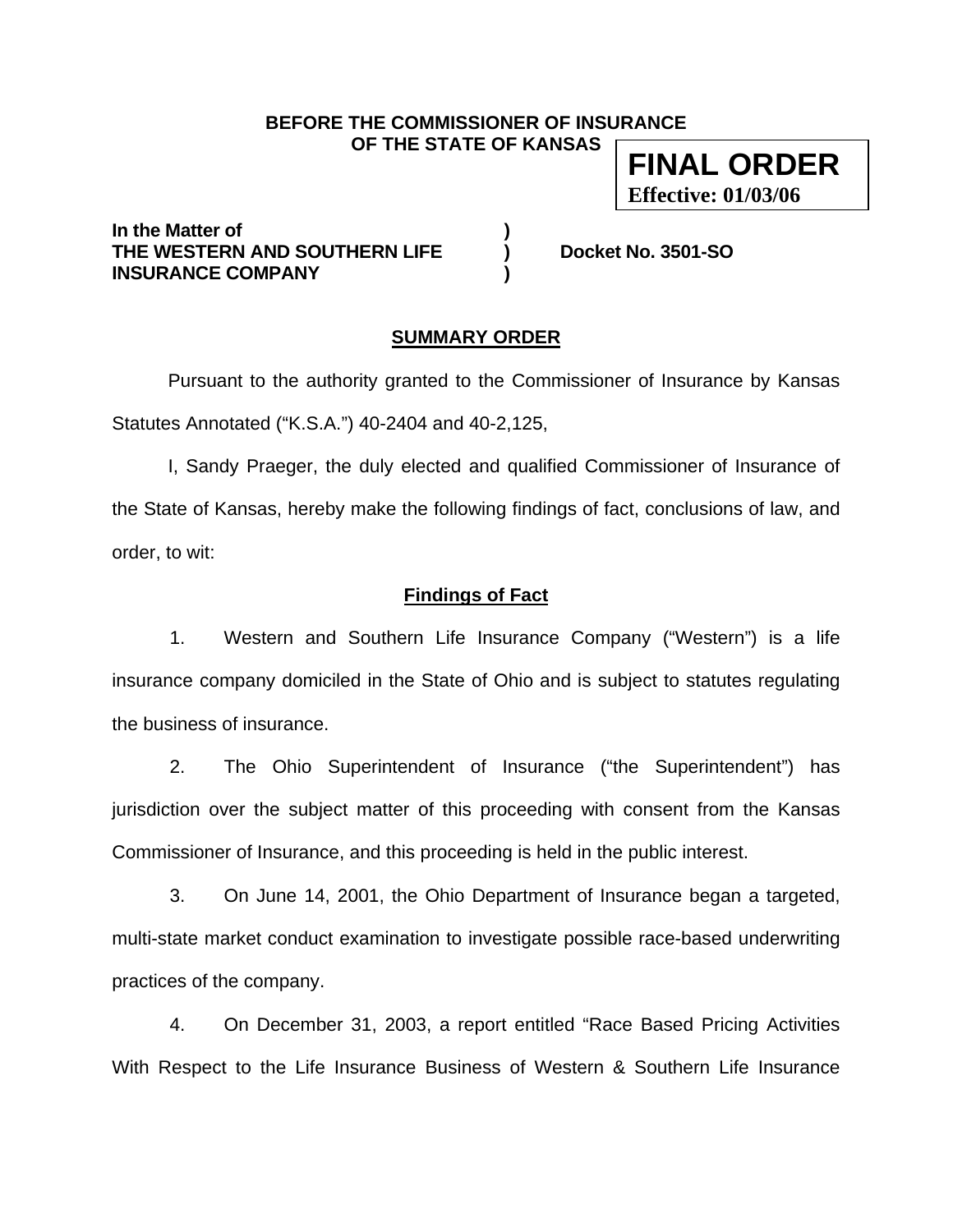Company" ("market conduct examination") was prepared by Actuarial Resources Corporation upon the request of the Ohio Department of Insurance.

5. On August 12, 2005, the Superintendent, Carroll R. Hutchinson, Sr. Vice President of The Western and Southern Life Company, and Donald J. Wuebbling, Sr. Vice President of The Western and Southern Life Company, entered into a Consent Order.

6. On or about November 12, 2005, the Kansas Insurance Department received notification of resolution of a market conduct examination of the Western and Southern Life Insurance Company.

7. On November 30, 2005, the Kansas Insurance Department accepted the results of the multi-state market conduct examination.

# **Conclusions of Law**

1. K.S.A. 2004 Supp. 40-2404 provides, in relevant part,

Unfair methods of competition or unfair and deceptive acts or practices; title insurance agents, requirements; disclosure of nonpublic personal information; rules and regulations. The following are hereby defined as unfair methods of competition and unfair or deceptive acts or practices in the business of insurance:

…(7) Unfair discrimination. (a) Making or permitting any unfair discrimination between individuals of the same class and equal expectation of life in the rates charged for any contract of life insurance or life annuity or in the dividends or other benefits payable thereon, or in any other of the terms and conditions of such contract.

(b) Making or permitting any unfair discrimination between individuals of the same class and of essentially the same hazard in the amount of premium, policy fees or rates charged for any policy or contract of accident or health insurance or in the benefits payable thereunder, or in any of the terms or conditions of such contract, or in any other manner whatever.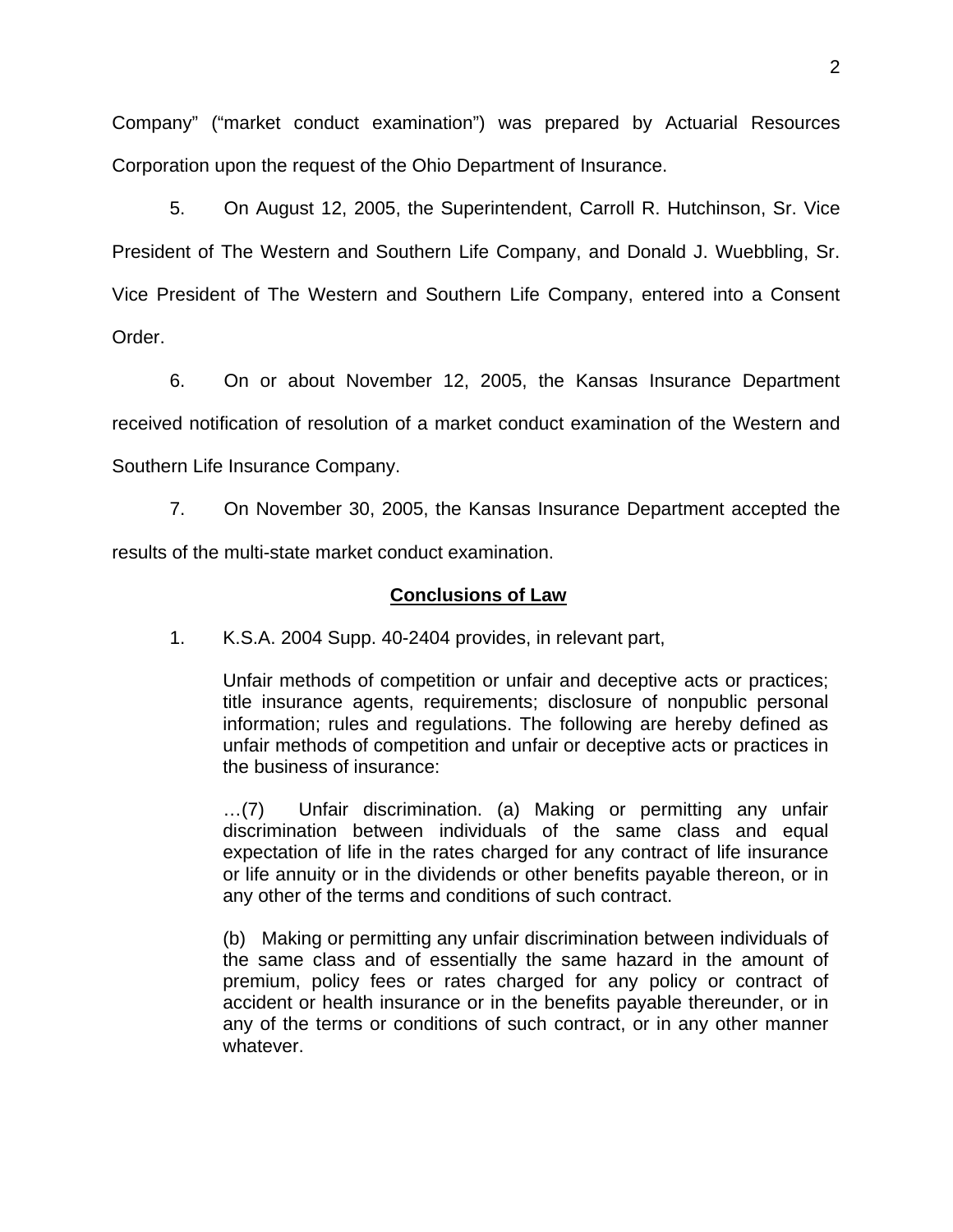2. Based on the information contained in paragraphs three (3) through seven (7) above, it appears that Western and Southern Life Insurance Company unfairly discriminated against policyholders based on race in violation of K.S.A. 40-2404(7).

#### **Notice of Right to Hearing or Appeal**

Western and Southern Life Insurance Company is entitled to a hearing pursuant to K.S.A. § 77-537, the Kansas Administrative Procedure Act. If Western and Southern Life Insurance Company desires a hearing, the company must file a written request for a hearing with:

> John W. Campbell, General Counsel Kansas Insurance Department 420 S.W. 9th Street Topeka, Kansas 66612.

This request must be filed within fifteen (15) days from the date of service of this Order. If Western and Southern Life Insurance Company requests a hearing, the Kansas Insurance Department will notify the company of the time and place of the hearing and information on the procedures, right of representation, and other rights of parties relating to the conduct of the hearing, before commencement of same.

If a hearing is not requested in the time and manner stated above, this Order shall become effective as a Final Order upon the expiration of time for requesting a hearing, pursuant to K.S.A. § 77-613. In the event that Western and Southern Life Insurance Company files a petition for judicial review, pursuant to K.S.A. § 77-613(e), the agency officer to be served on behalf of the Kansas Insurance Department is:

> John W. Campbell, General Counsel Kansas Insurance Department 420 S.W. 9th Street Topeka, Kansas 66612.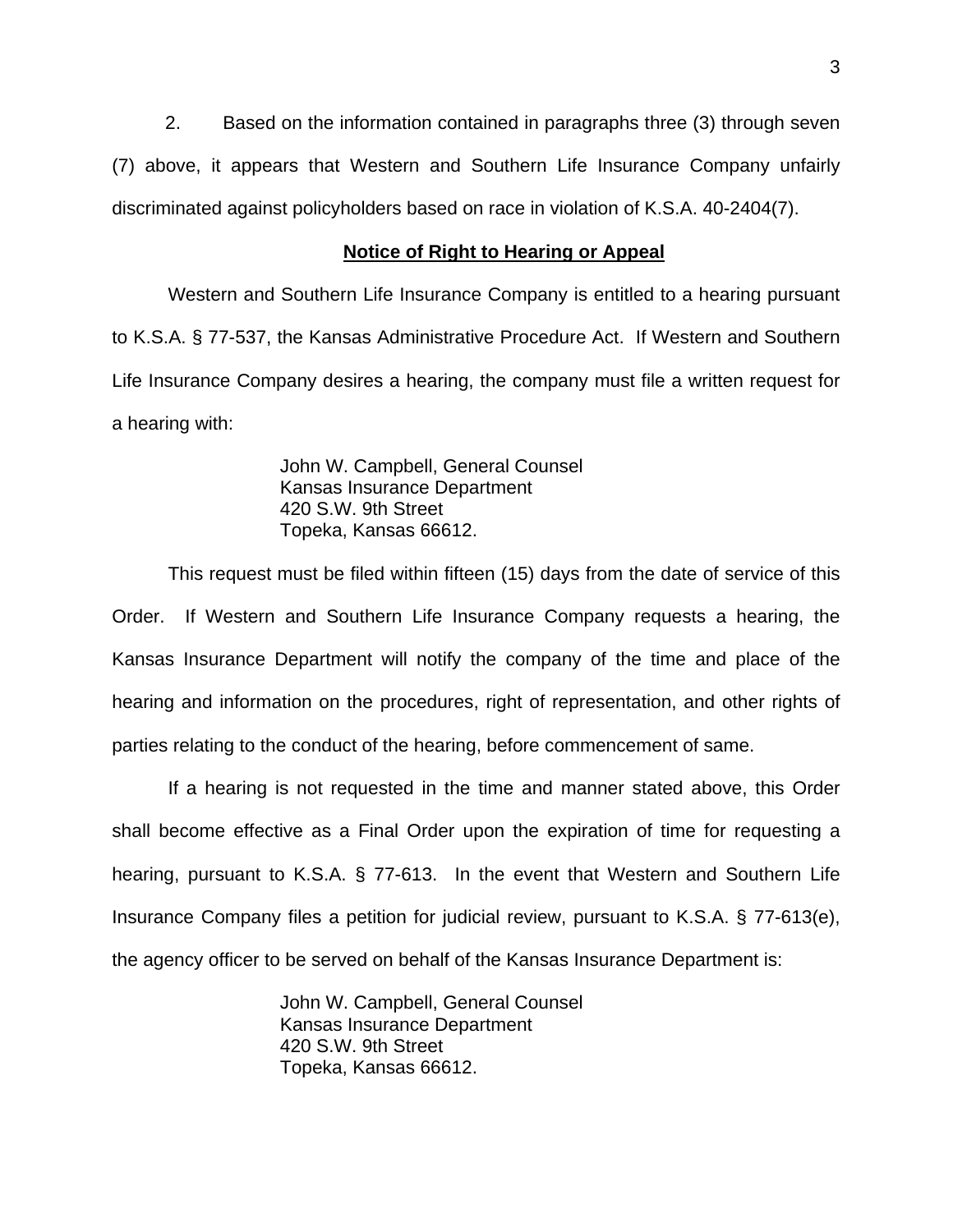# **IT IS THEREFORE, BY THE COMMISSIONER OF INSURANCE, ORDERED THAT:**

- 1. The Consent Order entered into between the Company and the Ohio Department of Insurance on August 24, 2005, is hereby APPROVED AND ADOPTED.
- 2. The report titled "Race Based Pricing Activities With Respect to the Life Insurance Business of Western & Southern Life Insurance Company" and dated December 31, 2003, is hereby APPROVED AND ADOPTED.
- 3. The Company shall immediately initiate compliance with all terms and conditions of the Consent Order and follow all recommendations outlined in the report.
- 4. With respect to Section II, Subsection I of the consent order, the Kansas Insurance Department will be considered to be a participating state and the Company will make a pro-rata administrative payment to Kansas Insurance Department in lieu of any other administrative penalty that may be imposed by the Commissioner of Insurance.

# **IT IS SO ORDERED THIS \_13th\_ DAY OF DECEMBER, 2005 IN THE CITY OF**

# **TOPEKA, COUNTY OF SHAWNEE, STATE OF KANSAS.**



 \_/s/ Sandy Praeger\_\_\_\_\_\_\_\_\_\_\_\_\_\_\_\_ Sandy Praeger Commissioner of Insurance

BY:

 \_/s/ John W. Campbell\_\_\_\_\_\_\_\_\_\_\_\_\_\_ John W. Campbell General Counsel